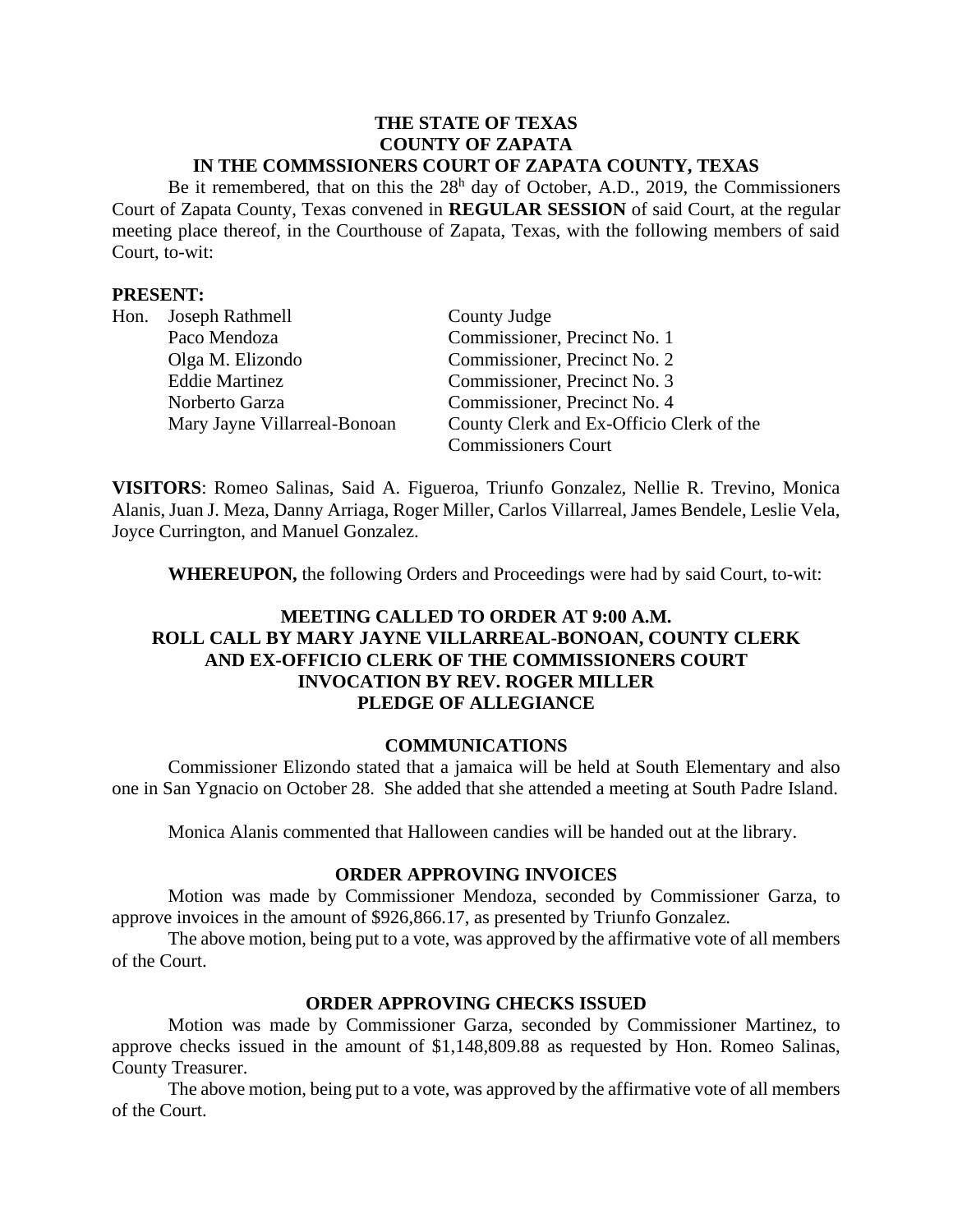#### **REPORT ON BOYS AND GIRLS CLUB OF ZAPATA**

Leslie Vela, C.E.O. Boys and Girls Club, reported that the club was given a new look as in was painted. Manuel Longoria and Danny Arriaga painted the San Ygnacio location. The roof will be replace at San Ygnacio. Trick or Treating will take place at the club.

## **ORDER APPROVING CRITERIA TO SELECT TXCDBG GRANT ADMINISTRATION SERVICE PROVIDERS AND REVIEW AND RATE PROPOSALS**

Motion was made by Commissioner Garza, seconded by Commissioner Martinez, to approve criteria and send out packages to three TxCDBG Grant Administration Service Providers in our area, they must respond by November 16. The selected consultant will close out TxCDBG #72144095, 7215085, 7216511, and 7217511 as requested by Hon. Joe Rathmell, County Judge.

The above motion, being put to a vote, was approved by the affirmative vote of all members of the Court.

## **ORDER APPOINTING SELECTION REVIEW COMMITTEE TO REVIEW AND RATE PROPOSAL FOR TXCDBG ADMINISTRATION SERVICE PROVIDERS**

Motion was made by Commissioner Martinez, seconded by Commissioner Garza, to appoint Roxana Elizondo, Triunfo Gonzalez, and Nellie R. Treviño as members of the Selection Review Committee to review and rate proposal for TxCDBG administration service providers as requested by Hon. Joe Rathmell, County Judge.

The above motion, being put to a vote, was approved by the affirmative vote of all members of the Court.

## **ORDER TO TABLE REQUEST BY COM. ELIZONDO REGARDING PARTICIPATION IN NATIONAL TRAIL ROADSIDE ENHANCEMENT PROGRAM FOR SAN FRANCISCO PARK NORTH OF SAN YGNACIO**

Motion was made by Commissioner Mendoza, seconded by Commissioner Garza, to table request by Com. Elizondo regarding participation in the National Trail Roadside Enhancement Program for the San Francisco Park North of San Ygnacio as requested by Olga M. Elizondo, Commissioner Pct. 2.

The above motion, being put to a vote, was approved by the affirmative vote of all members of the Court.

#### **ORDER APPROVING USE OF COMMUNITY CENTER AND APPROVE FUNDING FOR EXPENSES FOR TEXAS ASSOCIATION OF BASS CLUB STATE TOURNAMENT**

Motion was made by Commissioner Mendoza, seconded by Commissioner Elizondo, to approve use of Community Center and approve funding in the amount of \$10,000 for expenses for the Texas Association of Bass Club State Tournament on October 10 and 11, 2019, as requested by James Bendele, Zapata County CVB.

The above motion, being put to a vote, was approved by the affirmative vote of all members of the Court.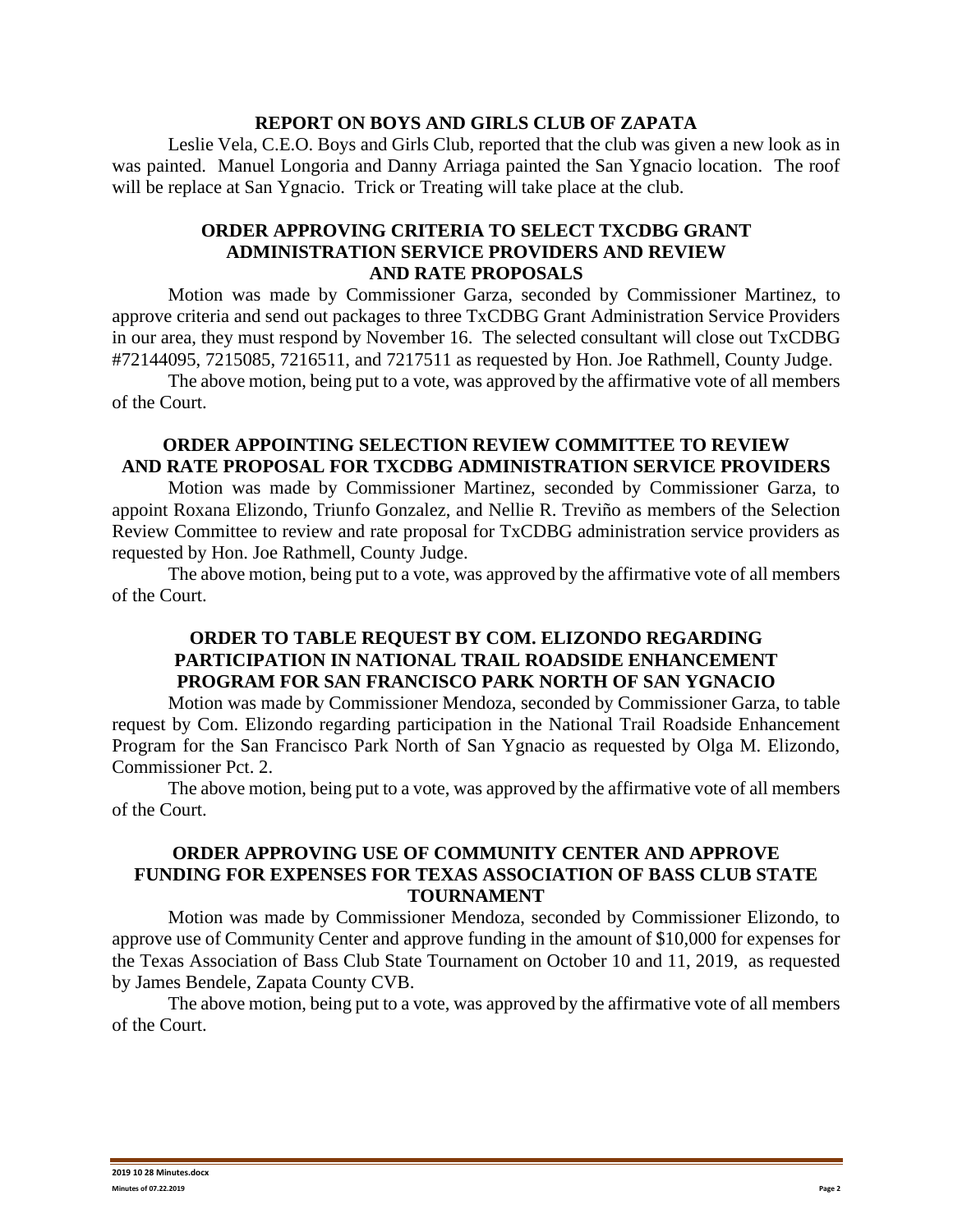## **ORDER APPROVING PUBLIC PROPERTY FINANCE ACT CONTRACT FOR METER PROJECT**

Motion was made by Commissioner Mendoza, seconded by Commissioner Garza, to approve the Public Property Finance Act Contract for the Meter Project, pending review by legal counsel, as requested by Stephanie Cates, Client Service.

The above motion, being put to a vote, was approved by the affirmative vote of all members of the Court.

# **ORDER APPROVING INSTALLATION OF STREETLIGHT**

Motion was made by Commissioner Mendoza, seconded by Commissioner Garza, to approve installation of streetlight at the following address:

a. 5424 Peña Lane

b. 5229 Pharr Lane

as requested by Hon. Eddie Martinez, Commissioner Pct. 3.

The above motion, being put to a vote, was approved by the affirmative vote of all members of the Court.

# **ORDER APPROVING RESOLUTION IN SUPPORT OF FY2020 INDIGENT DEFENSE FORMULA GRANT**

Motion was made by Commissioner Mendoza, seconded by Commissioner Garza, to approve Resolution in support of the FY2020 Indigent Defense Formula Grant as requested by Hon. Joe Rathmell, County Judge.

The above motion, being put to a vote, was approved by the affirmative vote of all members of the Court.

# **ORDER APPROVING RESOLUTION TO AUTHORIZE FINANCE CONTRACT FOR PURPOSE OF PROCURING AMI METER SYSTEM**

Motion was made by Commissioner Garza, seconded by Commissioner Martinez, to approve Resolution to authorize the Finance Contract for the purpose of procuring the AMI Meter System as requested by Hon. Joe Rathmell, County Judge.

The above motion, being put to a vote, was approved by the affirmative vote of all members of the Court.

# **MOTION WAS MADE BY COMMISSIONER MENDOZA, SECONDED BY COMMISSIONER GARZA, TO ENTER INTO EXECUTIVE SESSION**

# **MOTION WAS MADE BY COMMISSIONER GARZA, SECONDED BY COMMISSIONER MENDOZA, TO RETURN TO REGULAR SESSION**

# **ORDER APPROVING JOSE RAFAEL TREVIÑO'S REQUEST ON HIS NEW POSITION AS ZAPATA COUNTY WATER PLANT MANAGER**

Motion was made by Commissioner Martinez, seconded by Commissioner Garza, to approve Jose Rafael Treviño's request on his new position as Zapata County Water Plant Manager as follows: annual salary of \$62,500 and car allowance in the amount of \$2,500 effective November 1, 2019, as requested by Eddie Martinez, Commissioner Pct. 3. *Closed*